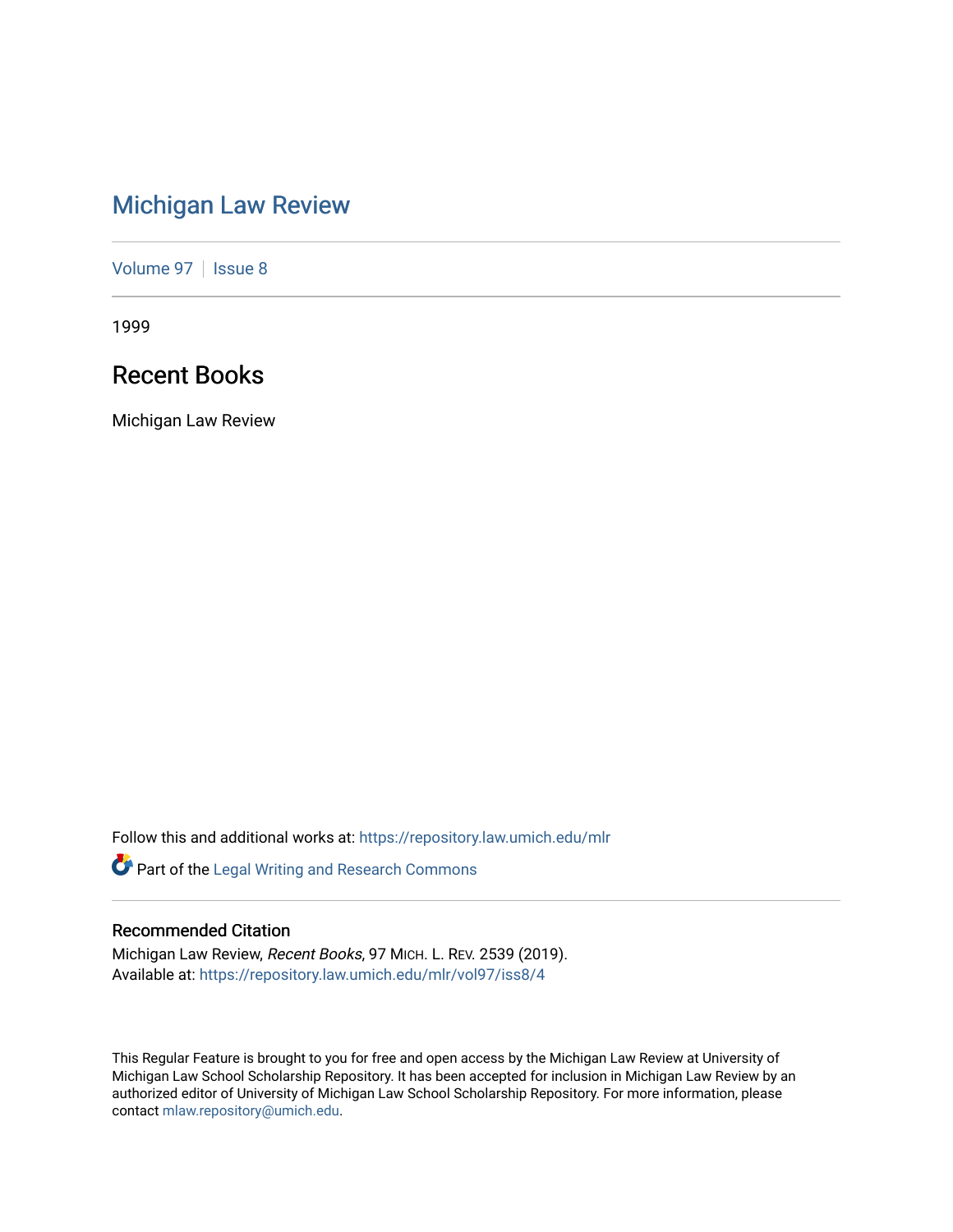BOOKS RECEIVED

# **ABORTION**

SPEAKING OF ABORTION: TELEVISION AND AUTHORITY IN THE LIVES OF WOMEN. By Andrea L. Press & Elizabeth R. Cole. Chicago: The University of Chicago Press. 1999. Pp. xxi, 202. \$25.

### CONSTITUTIONAL THEORY

CONSTITUTIONAL CONSTRUCTION: DIVIDED POWERS AND CONSTITUTIONAL MEANING. By Keith E. Whittington. Cambridge: Harvard University Press. 1999. Pp. x, 303. \$49.95.

IMPEACHMENT: THE CONSTITUTIONAL PROBLEMS. By Raoul Berger. Cambridge: Harvard University Press. 1974. Pp. xiii, 400. Paper, \$18.

MATTERS OF PRINCIPLE: LEGITIMATE LEGAL ARGUMENT AND CoNSTITUTIONAL INTERPRETATION. By Richard S. Markovits. New York: New York University Press. 1998. Pp. x, 456. \$50.

#### CONTRACTS

CHANGING YoUR MIND: THE LAW OF REGRETTED DECISIONS. By *E. Allan* Farnsworth. New Haven: Yale University Press. 1998. Pp. xi, 271. \$30.

#### CRIMINAL LAW

FOUNDATIONS OF CRIMINAL LAW. Edited by Leo Katz, Michael S. Moore & Stephen J. Morse. New York: Oxford University Press. 1999. Pp. ix, 352. Cloth, \$49.95; paper, \$19.95.

JUSTICE DENIED: THE NG CASE, THE MOST INFAMOUS AND EXPENSIVE MURDER CASE IN HISTORY. By Joseph Harrington & Robert Burger. New York: Plenum Trade. 1999. Pp. xviii, 271. \$25.95.

PuNrsHING HATE: BIAS CRrMEs UNDER AMERICAN LAW. By Frederick M. Lawrence. Cambridge: Harvard University Press. 1999. Pp. xi, 269. \$39.95.

THE WHOLE TRUTH: A CASE OF MUR-DER ON THE APPALACHIAN TRAIL. By H. L. Pohlman. Amherst: The University of<br>Massachusetts Press. 1999. Pp. ix, 249. Cloth, \$45; paper, \$15.95.

#### **CRIMINOLOGY**

THE TROUBLE WITH BLAME: VICTIMS, PERPETRATORS, AND RESPONSIBILITY. By Sharon Lamb. Cambridge: Harvard University Press. 1996. Pp. 244. Paper, \$14.

# ENVIRONMENTAL LAW

Eco-PRAGMATISM: MAKING SENSIBLE ENVIRONMENTAL DECISIONS IN AN UNCER-TAIN WORLD. By Daniel A. Farber. Chicago: The University of Chicago Press. 1999. Pp. 210. \$23.

### FAMILY LAW

ALONE TOGETHER: LAW AND THE MEAN-INGS OF MARRIAGE. By Milton C. Regan, Jr. New York: Oxford University Press. 1999. Pp. x, 279. \$45.

BUTTERFLY, THE BRIDE: ESSAYS ON LAW, NARRATIVE, AND THE FAMILY. By Carol Weisbrod. Ann Arbor: The University of Michigan Press. 1999. Pp. 238. \$47.50.

# FREEDOM OF SPEECH

THE FREEDOM NOT TO SPEAK. By Haig Bosmajian. New York: New York University Press. 1999. Pp. v, 241. \$38.

#### INTERNATIONAL LAW

GOVERNMENTAL ILLEGITIMACY IN INTER-NATIONAL LAW. By Brad R. Roth. New York: Clarendon Press/Oxford University Press. 1999. Pp. xxx, 439. \$115.

# JUVENILE JUSTICE

BAD KIDS: RACE AND THE TRANSFORMA-TION OF THE JUVENILE CoURT. By Barry C. Feld. New York: Oxford University Press. 1999. Pp. xv, 374. Cloth, \$55; paper, \$19.95.

#### LEGAL HISTORY

THE ANGLO-AMERICAN LEGAL HERI-TAGE: INTRODUCTORY MATERIALS. By Daniel R. Coquillette. Durham: Carolina Academic Press. 1999. Pp. xx, 642. \$70.

# LEGAL PHILOSOPHY

BY NATURE EQUAL: THE ANATOMY OF A WESTERN INSIGHT. By John E. Coons & Patrick M. Brennan. Princeton: Princeton University Press. 1999. Pp. xxiv, 362. \$35.

OBEYING ORDERS: ATROCITY, MILITARY DISCIPLINE & THE LAW OF WAR. By Mark J. Osiel. New Brunswick: Transaction Publishers. 1999. Pp. viii, 398. \$34.95.

# LEGAL SCHOLARSHIP

THE CULTURAL STUDY OF LAW: RECON-STRUCTING LEGAL SCHOLARSHIP. By Paul W. Kahn. Chicago: The University of Chicago Press. 1999. Pp. ix, 169. \$27.50.